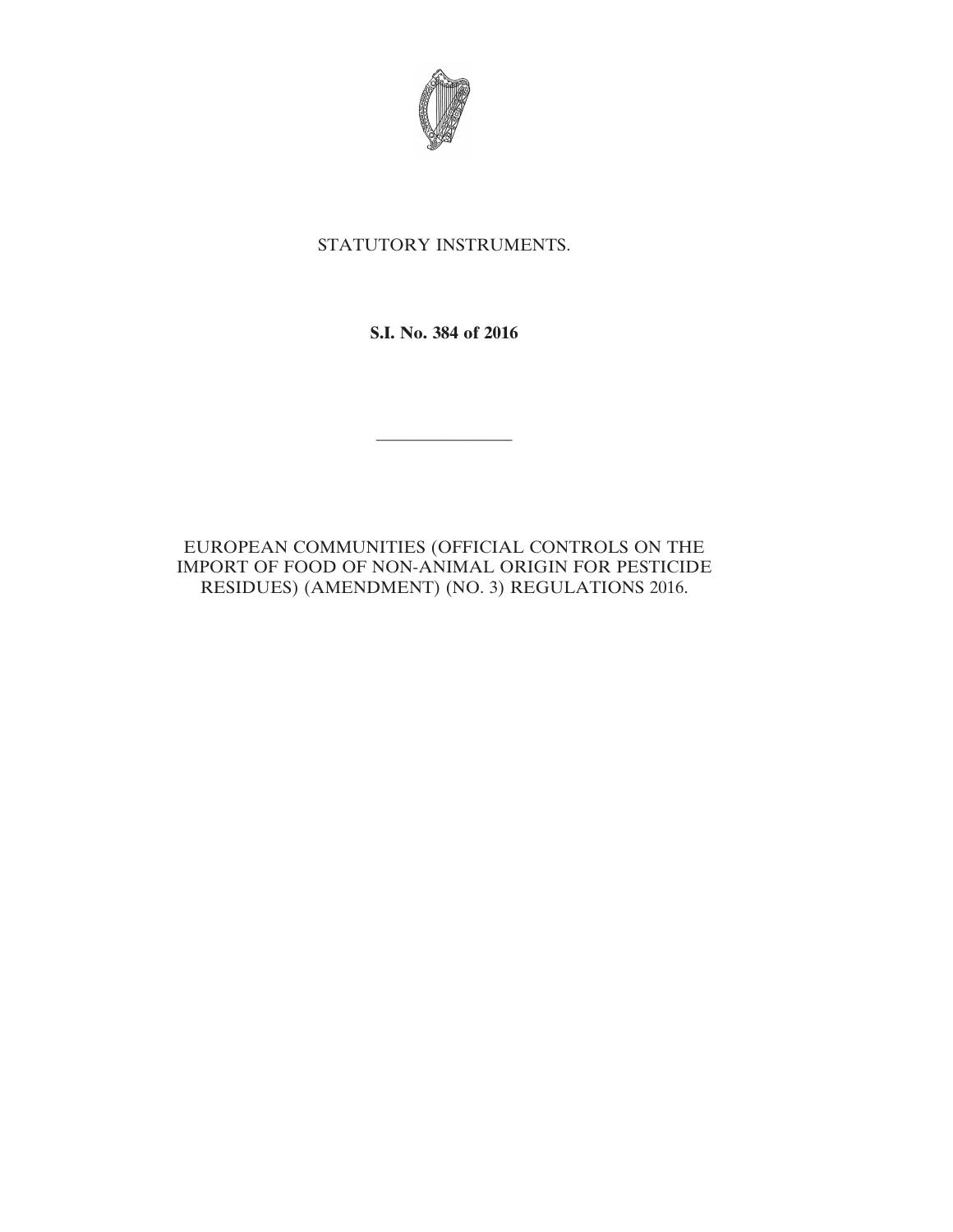## EUROPEAN COMMUNITIES (OFFICIAL CONTROLS ON THE IMPORT OF FOOD OF NON-ANIMAL ORIGIN FOR PESTICIDE RESIDUES) (AMENDMENT) (NO. 3) REGULATIONS 2016.

I, MICHAEL CREED, Minister for Agriculture, Food and the Marine, in exercise of the powers conferred on me by section 3 of the European Communities Act 1972 (No. 27 of 1972), for the purpose of giving effect to Commission Implementing Regulation (EU) 2016/1024 of 24 June 2016<sup>1</sup>, hereby make the following regulations:

1. These Regulations may be cited as the European Communities (Official Controls on the Import of Food of Non-Animal Origin for Pesticide Residues) (Amendment) (No. 3) Regulations 2016.

2. The European Communities (Official Controls on the Import of Food of Non-Animal Origin for Pesticide Residues) Regulations 2011 (S.I. No. 426 of 2011) are amended by substituting in Regulation 2(1) for the definition of "Commission Regulation 669/2009" the following—

" 'Commission Regulation 669/2009' means Commission Regulation (EC) No  $669/2009$  of 24 July  $2009<sup>2</sup>$  (as amended by Commission Regulation (EU) No 212/2010 of 12 March 2010<sup>3</sup>, Commission Implementing Regulation (EU) No 323/2014 of 28 March 20144 , Commission Implementing Regulation (EU) No 718/2014 of 27 June 20145 and Commission Implementing Regulation (EU) 2016/1024 of 23 June 2016) and Commission Implementing Regulation (EU) No 885/2014 of 13 August 2014<sup>6</sup>, Commission Implementing Regulation (EU) 2015/943 of 18 June 20157 and Commission Implementing Regulation (EU) 2016/166 of 8 February 2016<sup>8</sup>;".

 OJ L168, 25.06.2016, p.1 OJ L 194, 25.7.2009, p. 11 OJ L 65, 13.3.2010, p. 16 OJ L 95, 29.03.2014, p.12 OJ L 190, 28.06.2014, p.55 OJ L 242, 14.08.2014, p.20 OJ L 154, 19.06.2015, p.8 OJ L32, 09.02.2016, p.143

> *Notice of the making of this Statutory Instrument was published in "Iris Oifigiúil" of* 22*nd July*, 2016.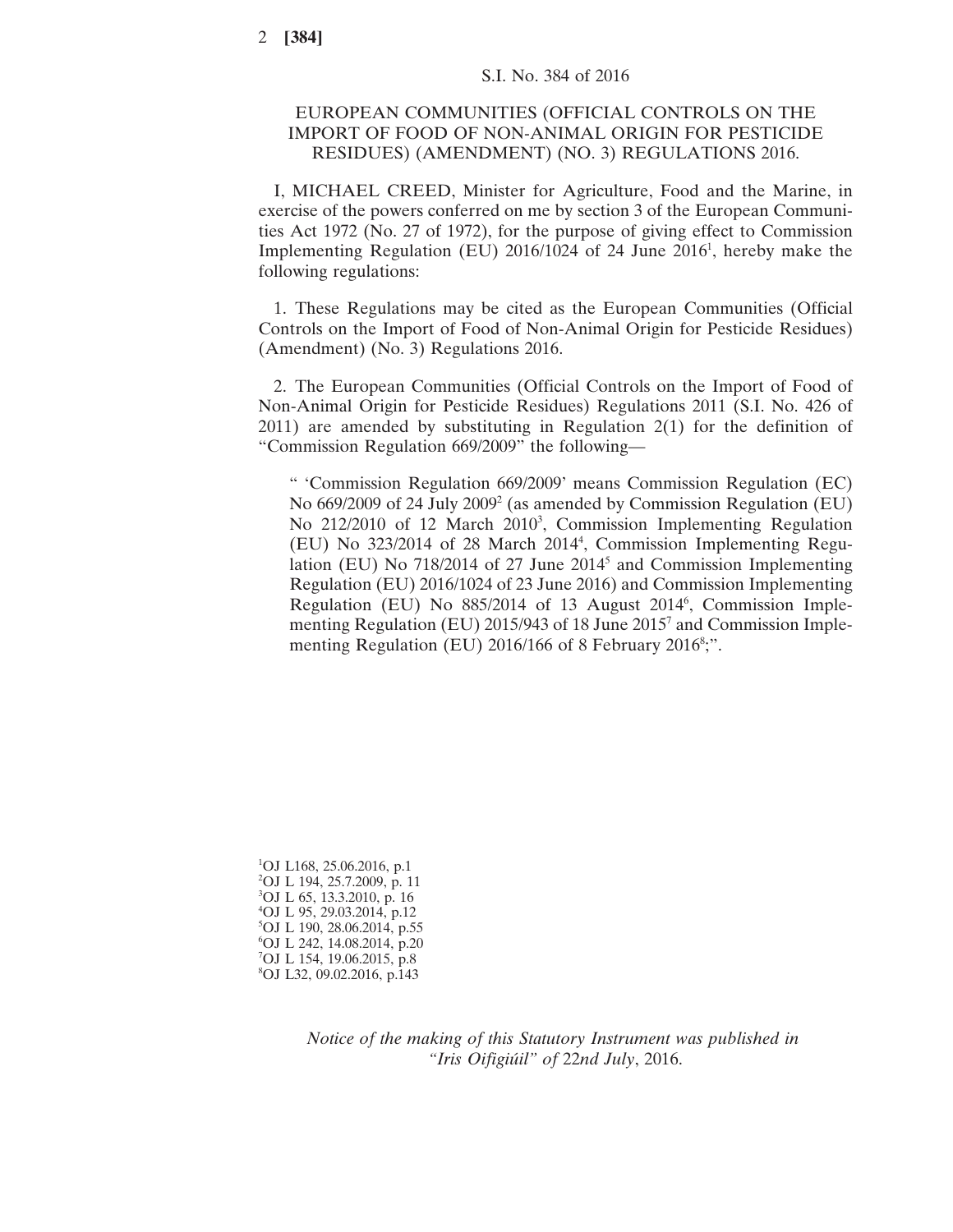## **[384]** 3

3. The European Communities (Official Controls on the Import of Food of Non-Animal Origin for Pesticide Residues) (Amendment) (No.2) Regulations 2016 (S.I. No. 275 of 2016) are revoked.



MICHAEL CREED, Minister for Agriculture, Food and the Marine.